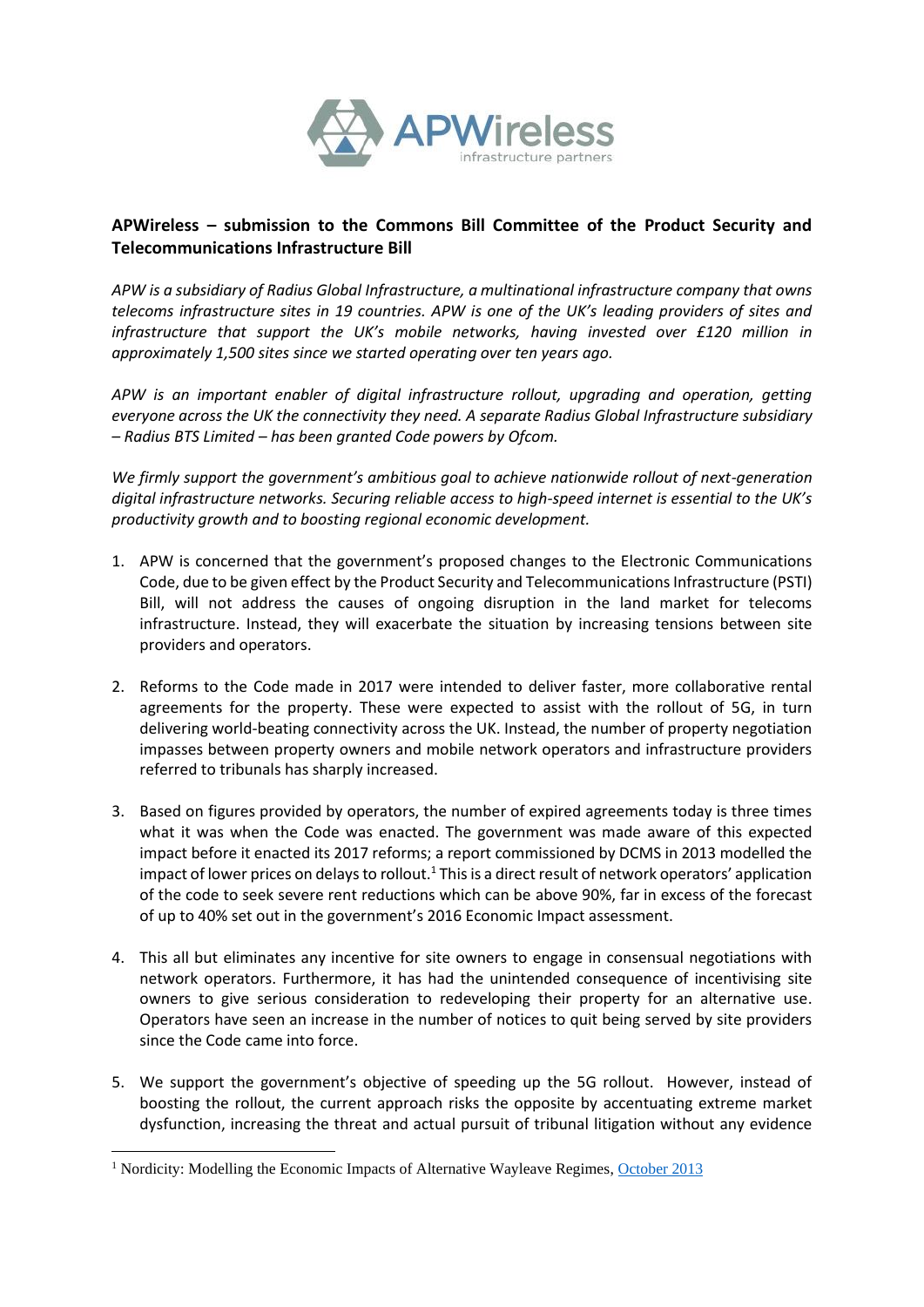that rent savings are invested in networks. Indeed, evidence shows that rent savings simply increase profits.

- 6. The government recognises that its reforms have not had their intended effect. However, the proposed reforms in the PSTI demonstrate it is not intending to address the fundamental issues that are slowing progress toward our shared goal of greater connectivity. The draft legislation will only lead to continued animosity in this dysfunctional market.
- 7. APW operates in 19 countries across the globe. None of these countries has adopted a UK model of determining the rental value of mast sites, and many have higher average rents than in the UK. Despite this, many of these countries have more developed 5G rollouts, proving that the amount of rent paid and negotiations with property owners is not a limiting factor in digital connectivity. This point was also underlined by an independent report from the Centre for Economics and Business Research (CEBR), which showed that rents paid to site providers before the 2017 reforms were sustainable.<sup>2</sup> There is a risk that the Code remains an entirely avoidable barrier to the UK's 5G rollout and subsequent economic performance.
- 8. This submission sets out APW's perspective on the impact of specific aspects of the legislation, and the implications for the land market for mobile telecoms infrastructure and the UK's wider connectivity ambitions. We have three key areas of concern that we believe the Committee should probe:
	- a) **The extension of the "no scheme" valuation framework will impact rent values on many new sites;**
	- b) **The technical drafting of the legislation could inadvertently lead to a range of unintended consequences; and**
	- c) **The legislation entrenches a lack of appropriate protections for site providers.**
- 9. In addition, we are very concerned that the government's policy decision is not based on a review of evidence that considers the overall objectives of the 2017 reforms against the outcomes experienced in the market.

# **Issue 1: The addition of new valuation clauses into the Landlord and Tenant Act 1954 and the Business Tenancies Order 1996 will undermine prior agreements and drive down rent values across a large number of sites, reinforcing the disruption in the market [Clauses 61, 62]**

- 10. The new "no scheme" valuation framework introduced into the Code in 2017 prevents site providers from receiving a market price for their land. This has significantly reduced the rents paid by operators to site providers – reductions that go far beyond the government's forecasts. The government made clear in its original consultation that it would not be considering the impact of the changes to the statutory valuation framework, even though prior independent analysis (including the Law Commission's original 2013 recommendations for changes to the Code<sup>3</sup>) advised that adopting "no scheme" valuation would lead to disfunction in the market.
- 11. The government's position was repeated in the response to its consultation, which stated: "*the government does not intend to revisit the statutory valuation framework. This issue was therefore not within the scope of the consultation*."

<sup>&</sup>lt;sup>2</sup> CEBR – [Sustainability of pre-2017 telecoms land rents,](https://www.protectandconnect.co.uk/_files/ugd/3cc25d_443236eda38942ce9378f9aaf94c2fe5.pdf?index=true) September 2021

<sup>&</sup>lt;sup>3</sup> The Electronic Communications Code: A Summary. Law Commission, [Feb 2013](https://s3-eu-west-2.amazonaws.com/lawcom-prod-storage-11jsxou24uy7q/uploads/2015/03/lc336_electronic_communications_code_summary.pdf)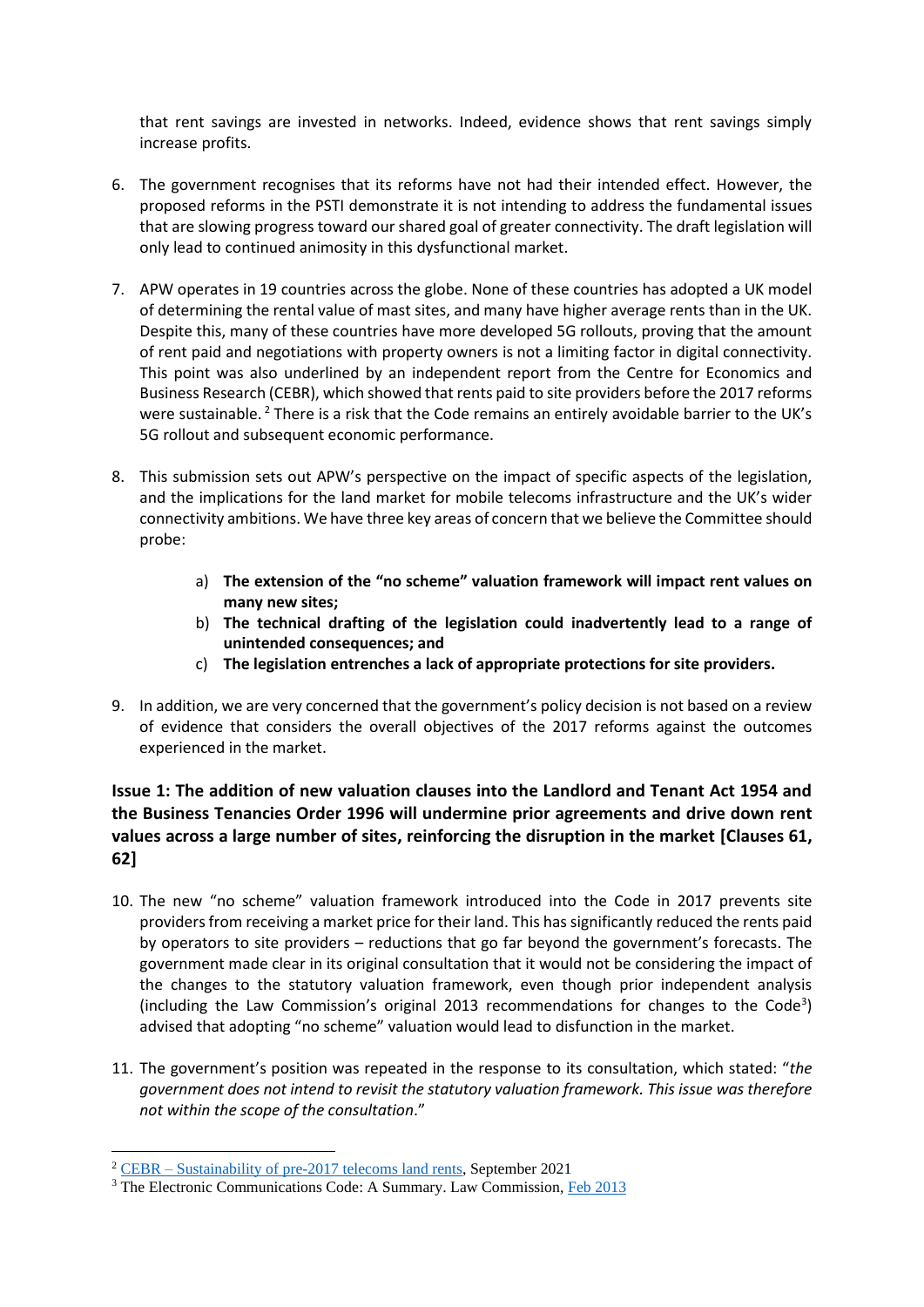- 12. However, the draft legislation does revisit the statutory valuation framework contained in the original Code by extending the reach of the no scheme valuation. It inserts new valuation clauses (identical to those in the Code) into two separate pieces of legislation: the Landlord and Tenant Act 1954 and the Business Tenancies Order 1996.
- 13. The original statutory framework of the Code intended that the existing valuation methods in those pieces of legislation should be maintained. This change will have significant valuation implications for a large number of telecoms sites whose leases are currently governed by those Acts, potentially leading to a substantial increase in the overall reduction in rents received by site providers. This fact is acknowledged in the Memorandum for the Joint Committee on Human Rights<sup>4</sup> related to the Bill, which notes that if these changes were to reach statute, "there was a *probability that the amount of rent on renewal [of affected sites] would be lower*". Unlike the Landlord and Tenant Act 1954, it is not possible to contract out of the Business Tenancies Order 1996, meaning these latest changes will have a disproportionate impact on Northern Irish site providers.
- 14. The change to the interim rent valuation provisions is also concerning, particularly given that rent reductions are often around 85% - 90%. By linking interim rent to the no scheme valuation there is a risk that the no scheme valuation will be applied retrospectively. This would mean that site providers must pay substantial sums of back rent to operators, particularly in cases where interim orders are made on renewals under the Landlord and Tenant Act 1954 or Business Tenancies Order 1996, because the commencement of the interim rent is likely to be backdated to the expiry of the original notice, which may be years before the application itself.
- 15. This undermining of prior agreements and the transitional provisions introduced in the 2017 reforms will increase site providers' distrust in the market and discourage them from bringing forward land consensually, creating further disruption for the government's connectivity objectives.
- 16. The Landlord and Tenant Act 1954 has been a pillar of property law over the last half century, providing security and certainty of rights to both landlords and tenants across a plethora of business purposes. This change, and the perceived undermining of the Landlord and Tenant Act regime, could have implications that reach far beyond the telecoms sector.
- 17. We disagreed with the government's original intent not to revisit valuation in its proposed reforms. We firmly believe that a fair valuation system, such as that recommended by the Law Commission in 2013, would help to address the underlying causes of the dislocation in the market while still tackling a minority of alleged excessive rents. Public interest is best served by a market that works effectively, where site owners and operators are incentivised to participate in consensual negotiations. The Committee should carefully consider the impact of extending "no scheme" valuation as the legislation currently intends to do.

## **Issue 2: The technical drafting of the legislation may inadvertently create unintended consequences that could inhibit a return to a functioning market**

18. The draft legislation creates a range of potential consequences that do not align with the government's stated position in its consultation response. These could create negative outcomes that hinder the government's connectivity ambitions.

**<sup>4</sup>** PSTI Bill: memorandum for the Joint Committee on Human Rights. [Nov 2021](https://bills.parliament.uk/publications/43919/documents/1028)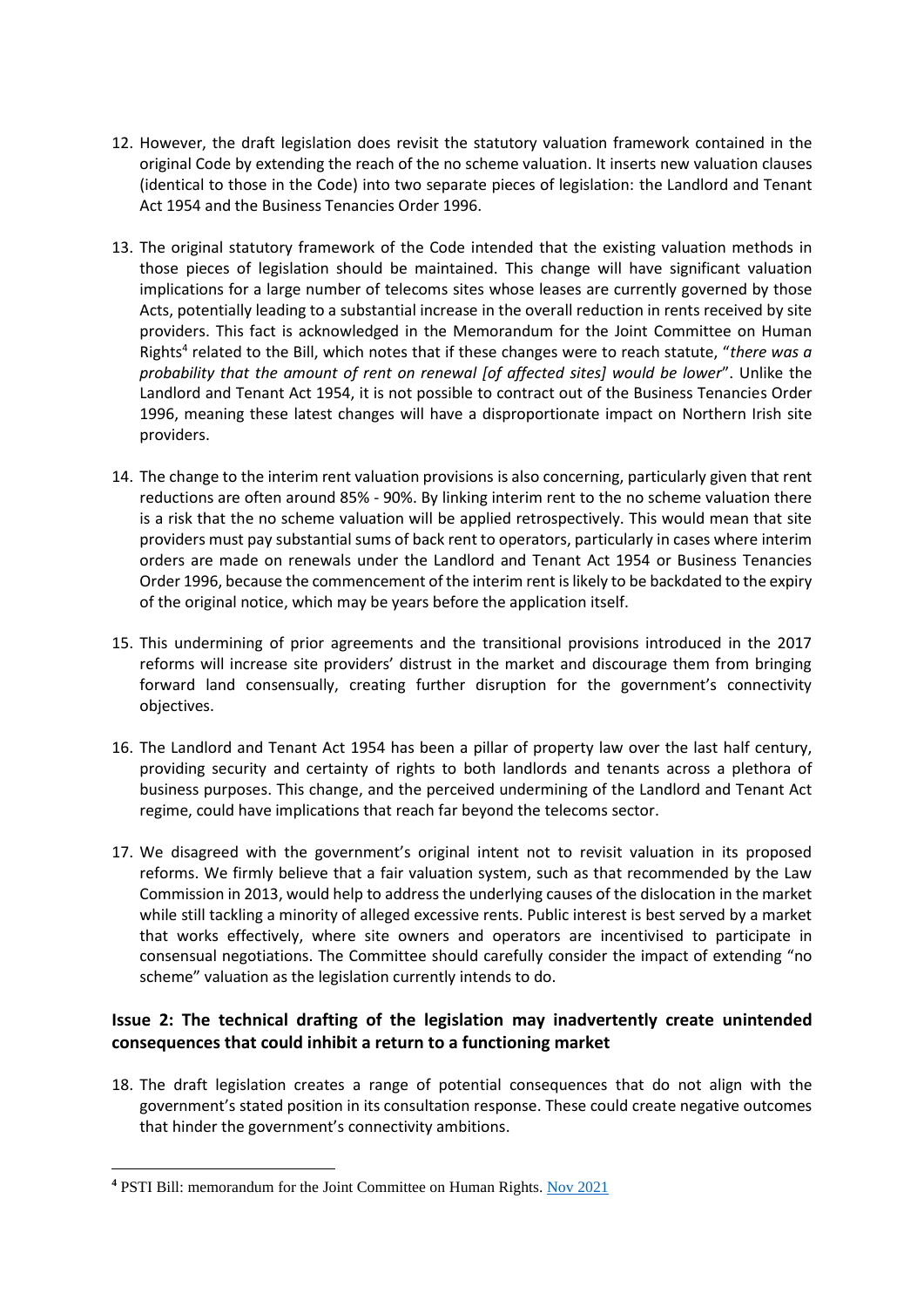#### 19. **Most notably, changes to the definition of "occupier" will have considerably broader impacts on the exercise of Code rights by operatorsthan has been envisaged by government [Clause 57]**.

- 20. The government has been clear that changes to the definition are intended only to address the "*specific, narrow circumstances*" where an operator is occupying land, but their Code agreement with the site provider expired prior to the introduction of the Code, something which many operators were prepared to allow to happen, gambling on the Code giving them more beneficial terms. The intention of this ostensibly technical change is to allow an operator that is already in place, but needs additional permissions, to be able to secure these changes from the underlying site provider.
- 21. However, legal analysis shows that the impact is not limited to these specific circumstances, and instead the proposed changes would apply to all interactions between an operator and a site provider. The practical impact of this is substantial and is likely to:
	- a) allow operators to modify or cancel agreements mid-term, including those entered into prior to the original changes in 2017, in order to gain additional rights or better commercial terms;
	- b) allow operators, in conjunction with other changes in the legislation, to request additional sharing rights during a lease without paying compensation to site providers; and
	- c) allow operators to choose between different methods of renewal or modification (or even make simultaneous applications to court using different provisions).
- 22. This goes beyond '*specific, narrow circumstances*'. APW also notes that the government's consultation response stated explicitly that agreements could not be changed by court order during the course of the contract: "*we do not have sufficient evidence to support making reforms which would allow the courts to modify an ongoing Code agreement*" (*see paragraph 3.71*).<sup>5</sup>
- 23. We have urged the government to review the impact of the draft definition of 'occupier' and make appropriate clarifications in line with the publicly stated policy intent. We believe the Committee should amend the Bill to deliver the government's policy intent but without the wider consequences that would arise from the proposed definition amendment. The easiest way to resolve this would be to create a more surgical definition of 'occupier' that sits separately to the broader definition that runs through the Bill and only deals with the specific circumstances intended in the consultation response.
- 24. It is vital that the legislation addresses this issue. Uncertainty over the definition of 'occupier' in the existing Code has recently been heard by the Supreme Court. It is clear therefore that it is a significant issue that will have far reaching implications, and careful consideration must be made of the proposed definition change. We firmly believe the PSTI should clarify the government's proposed approach once and for all.
- 25. **We are also concerned that the new procedures permitting interim arrangements for renewal negotiations will disincentivise operators from reaching consensual negotiations, when instead they will be able to rely on court-imposed settlements indefinitely [Clause 67].**

**<sup>5</sup>** Access to land: consultation on changes to the Electronic Communications Code - government response. [November 2021](https://www.gov.uk/government/consultations/consultation-on-changes-to-the-electronic-communications-code/outcome/access-to-land-consultation-on-changes-to-the-electronic-communications-code-government-response)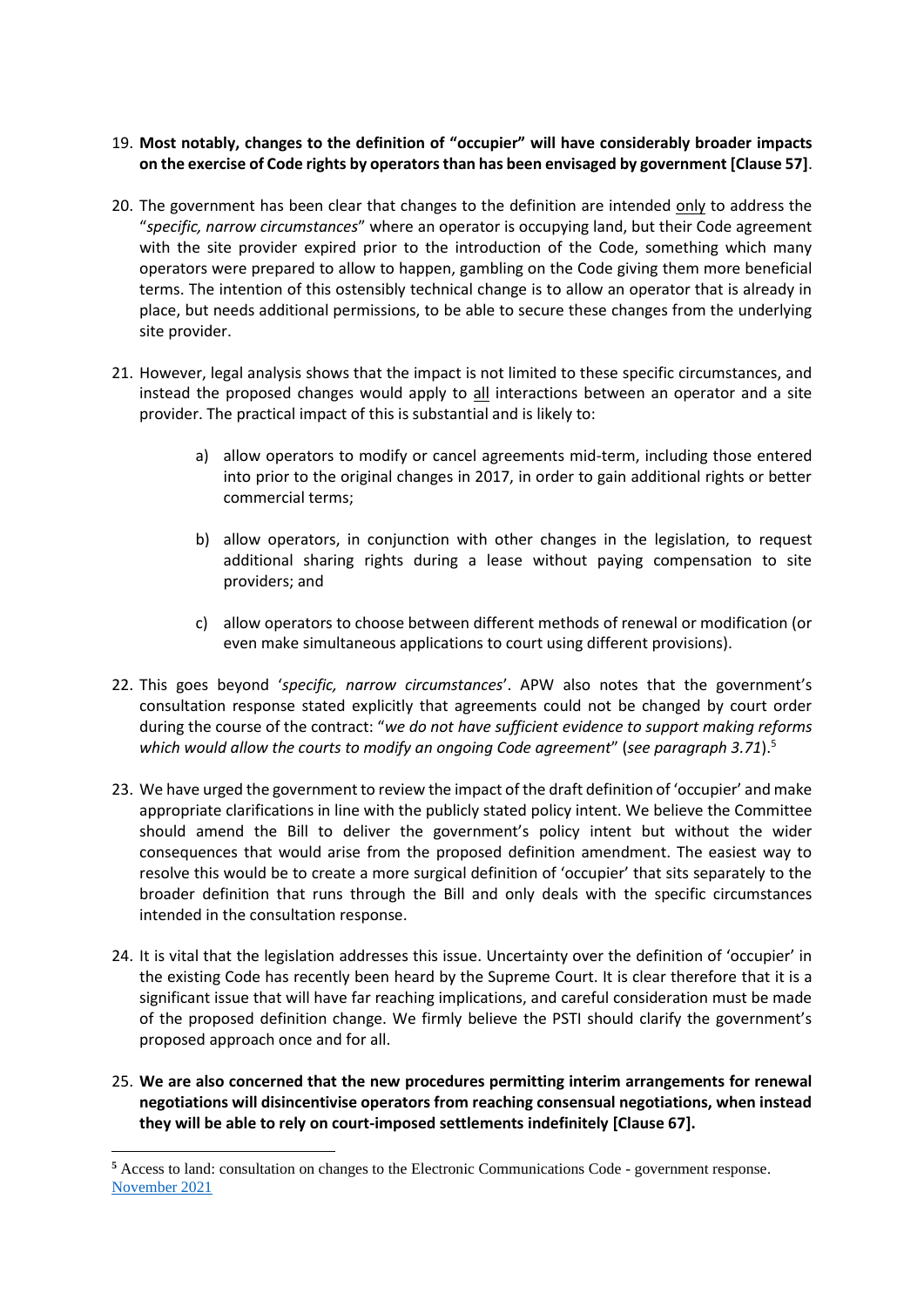- 26. These changes, that will allow operators to seek modified terms on an interim basis, are intended to add "*fairness*" to the renewals process, particularly in cases where both sides cannot reach agreement and before a court has been able to reach a decision on the case.
- 27. In practice this means that, for the first time during renewal negotiations, the legislation will give operators the ability to obtain rent based on a Code valuation prior to a final court decision. This change is likely to lead to a substantial number of claims by operators as a matter of course, regardless of the state of negotiations in individual cases. The inclusion of such a provision is contrary to the underlying aim of incentivising consensual agreements (and also cuts against the intention of the original Code, which only allowed applications for an interim rent where the new rate of consideration was higher). If an operator is able to fast track a no scheme reduction, then there is little incentive to reach a consensual deal, which is typically at a higher level, to avoid the delay in getting to the no scheme level through the courts.
- 28. Once operators have achieved a rent reduction imposed by an interim order, there is very little incentive for them to continue with negotiations, instead of accepting the new court-decided rate as the de facto rent. A fairer way of dealing with this would be to allow operators to have interim rights to upgrade or share, but without dealing with the financial terms – this would benefit the public and improve connectivity, rather than an operator's bottom line.
- 29. We believe the Committee should explore the risk that this change will lead to a reduction in consensual negotiations. We are concerned that this measure will discourage potential site providers from entering the market.

# **Issue 3: This legislation will reduce the protections site providers receive, further eroding property rights for limited policy benefit. Reforms to encourage good operator behaviour will help deliver the government's connectivity objectives**

- 30. In drafting its legislation, the government has rightly acknowledged that behaviour by operators often falls short of expectations. In some areas, the legislation will provide some improvements in the protections site providers receive in the face of aggressive and uncooperative behaviour.
- 31. However, the reality facing site providers is that the market dynamic is tilted heavily in favour of operators. This legislation will not address this imbalance. The changes that the government intends to benefit site providers will have limited practical impact, not least given they lack statutory force. By contrast, the legislation makes considerably more substantive statutory changes in operators' favour in other areas, most notably on upgrading and sharing rights, and on the process for renewal of expired agreements, effectively removing transitional measures originally implemented to phase in the new provisions.
- 32. We believe the Committee should consider amending the draft legislation to provide better protections for site providers, introducing some element of counterbalance and in turn improving the functioning of the market.
- 33. This could include enforcing **mandatory use of Alternative Dispute Resolution (ADR) schemes [Clause 68].** The government's consultation response rightly acknowledged that the increased use of ADR could provide significant benefits in terms of more consensual and collaborative resolutions to disagreements. Properly enforced, it would reduce the operators' reliance on litigation through the courts and encourage better behaviour by both parties. It would also bring some potential balance to mitigating cost exposure to site providers.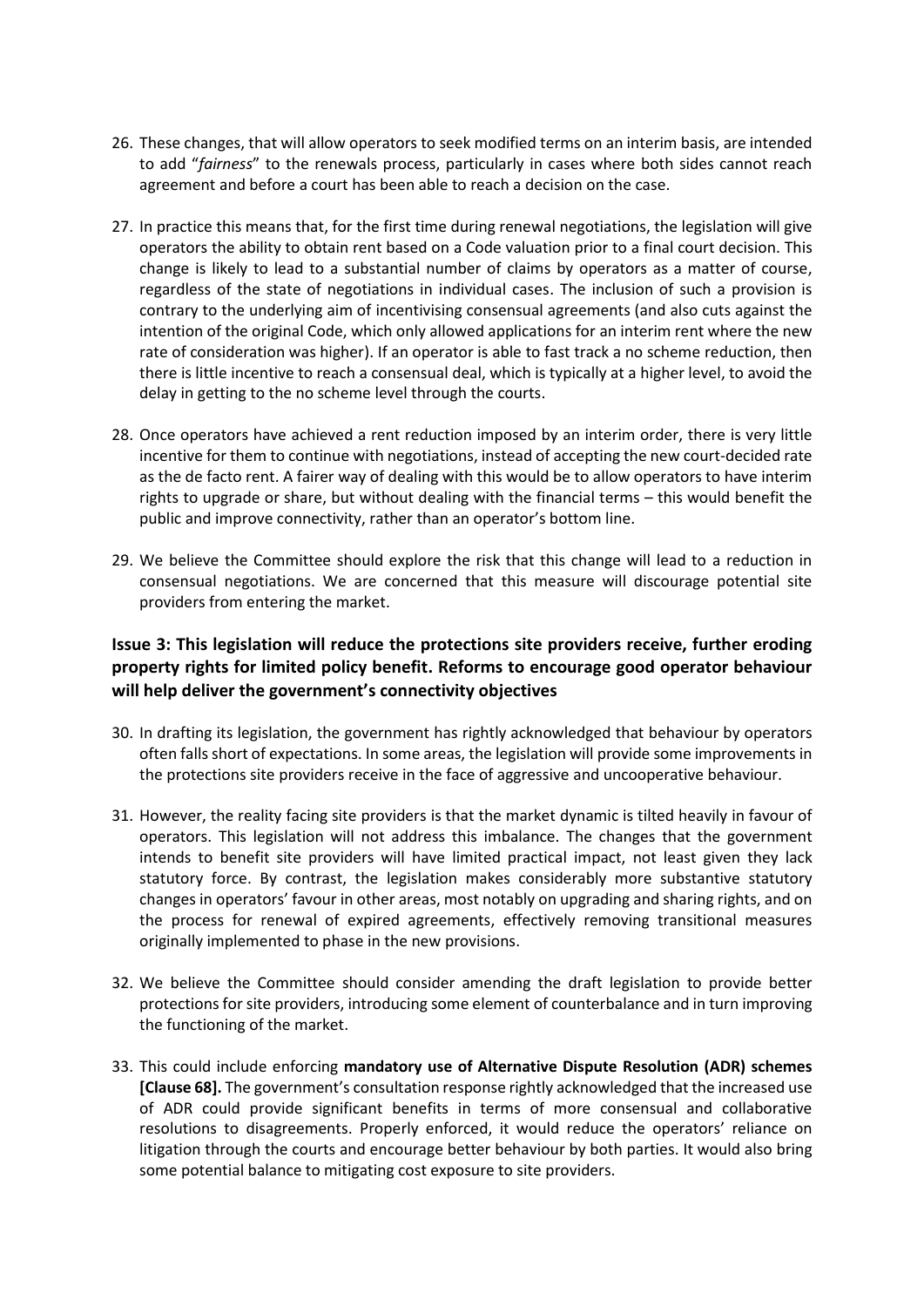- 34. However, the draft legislation, which imposes a duty on operators to "*consider*" the use of ADR "*if it is reasonably practicable to do so*", is not sufficient to ensure that operators are incentivised to choose ADR as a matter of course. The government's proposed incentive – that any "*unreasonable"* refusal to engage in ADR could be taken into account by courts when allocating costs – is again likely to be easily circumvented by the operators.
- 35. We believe that the use of ADR should be mandatory. As the consultation response acknowledges: "*Even where parties are unable to reach an agreement via ADR, the process should assist the parties in at least narrowing down the issues between them. This in itself is useful, as it reduces the amount of resources and court time needed to determine the dispute*". Given the potential benefits for both parties, and for the wider public interest, it is difficult to see the case for this process remaining advisory.
- 36. Ensuring **Ofcom's Code of Practice has statutory force** would also allow for greater oversight of operator (and site provider) behaviour. The government's consultation response recognises the importance of ensuring that site providers are protected from the poor behaviour of operators. Its approach is to encourage Ofcom to **provide better guidance through its Code of Practice [Clause 69].** We do not believe these measures will do enough to encourage constructive behaviour from operators.
- 37. To address this, the government should revise and strengthen the Code of Practice to offer much greater clarity on what good and bad behaviours look like for both operators and site providers. The Code of Practice should include guidance on costs and on the circumstances when it might be reasonable or unreasonable for a Code Operator to make a reference to the Courts. This would help return to a functioning market, by signalling that Code Powers should not be used on a widespread basis as a daily tool for network deployment or lease renewals.
- 38. We firmly believe the Code of Practice should be given statutory force, with penalties for parties that break it and additional powers for Ofcom to address repeated breaches, in line with the considerably tougher regimes faced by true utility providers in sectors such as energy and water. The Code of Practice should also be used as a reference point for the courts in deciding whether or not to impose any rights and in assessing and awarding costs, with parties that have not engaged in commercial and ADR processes in good faith taking the burden of court costs. This move would provide security to both parties, and reduce poor behaviours, such as unauthorised access to land by telecoms operators.
- 39. The legislation also imposes a statutory requirement on telecoms operators to have a complaints handling process in place. While mandating complaints handling processes is a positive step, by itself it will not create a step change in the incentives facing operators. There are no guidelines about how telecoms companies should run this service and the consequences for non-compliance are likely to be limited.
- 40. To address this, the legislation could provide **specific clarity on what these complaints handling processes should cover.** This could cover important issues such as ensuring compensation is paid to site providers in cases of unauthorised access or damage to property. It could also create a formal process for punishing systematic bad behaviour, such as failure to comply with building regulations.
- 41. While these minor amendments to the legislation would not fully assuage the concerns of site providers on the impact of this Bill, and would only impact those operators who fail to engage